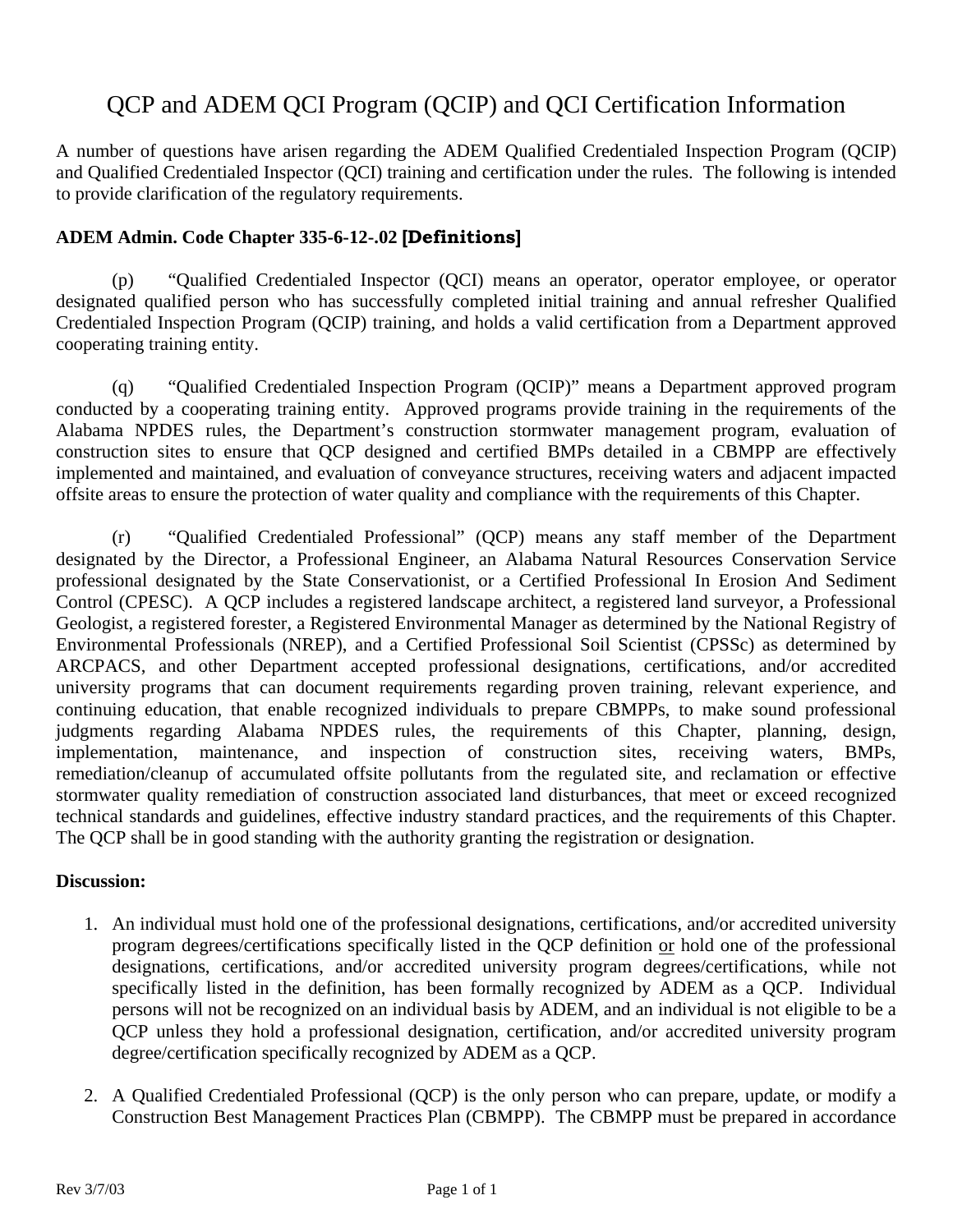with the Alabama Soil & Water Conservation Committee (ASWCC) BMP "Alabama Handbook" or as otherwise required by ADEM.

- 3. A professional engineer registered in the State of Alabama (PE) is the only type of QCP that can design and certify structural best management practices (BMPs) including sediment basins, berms, etc.
- 4. All other QCPs can design and certify non-structural BMPs and practices.
- 5. A QCI is not allowed to prepare or modify a CBMPP or to certify BMPs or other practices.

The rules are designed with maximum flexibility to provide several options for registrants to conduct inspections and ensure compliance with the rules. Under the rules (primarily 335-6-12-.28, but other sections of the rules also require inspections under certain circumstances) inspections can be performed:

- 1. Option 1 By a QCP.
- 2. Option 2 By a qualified (trained) person under the direct supervision of the QCP except where the rules specifically require a QCP to perform the inspection. Training or the level of expertise of the qualified person working under the direct supervision of the QCP is not specified in the rules and it is the responsibility of the QCP to ensure that the person is trained and qualified to a level necessary to ensure full compliance with the requirements of the rules. The qualified person who performed the inspection and the supervising QCP must sign the inspection report. A QCP or the qualified person under the supervision of the QCP can be employees of the registrant or a consultant.
- 3. Option 3 By a QCI except where the rules specifically require a QCP to perform the inspection. The QCI must report to the registrant and the QCP as required.
	- a. The QCIP is designed for registrant employees such as a site foreperson, site/project manager, etc.
	- b. A QCI can be dedicated to a project or perform inspections at multiple sites permitted by the same registrant operator/owner.
	- c. The QCIP and QCI training is designed to focus on an understanding of the core requirements of the ADEM rules, how to conduct comprehensive inspections for a construction stormwater site, how to recognize BMP deficiencies and implementation of the CBMPP, how to keep records and coordinate with the registrant and QCP, etc. The training purposely does not discuss or address design information, EPA rules or guidance (compliance with ADEM construction stormwater rules means compliance with EPA construction stormwater rules), and other stormwater program or environmental program information.
	- d. The QCIP is completely *voluntary* and a registrant is not required by ADEM regulations to use a QCI or have employees attend QCI training. The QCIP has been established to provide a flexible alternative to registrants where the registrant finds use of a QCI advantageous.
	- e. A registrant can utilize other available options and can comply fully with the rules without having a QCI employee.
	- f. A QCI must attend initial and annual refresher training, and receive and maintain certification through the ADEM QCIP.